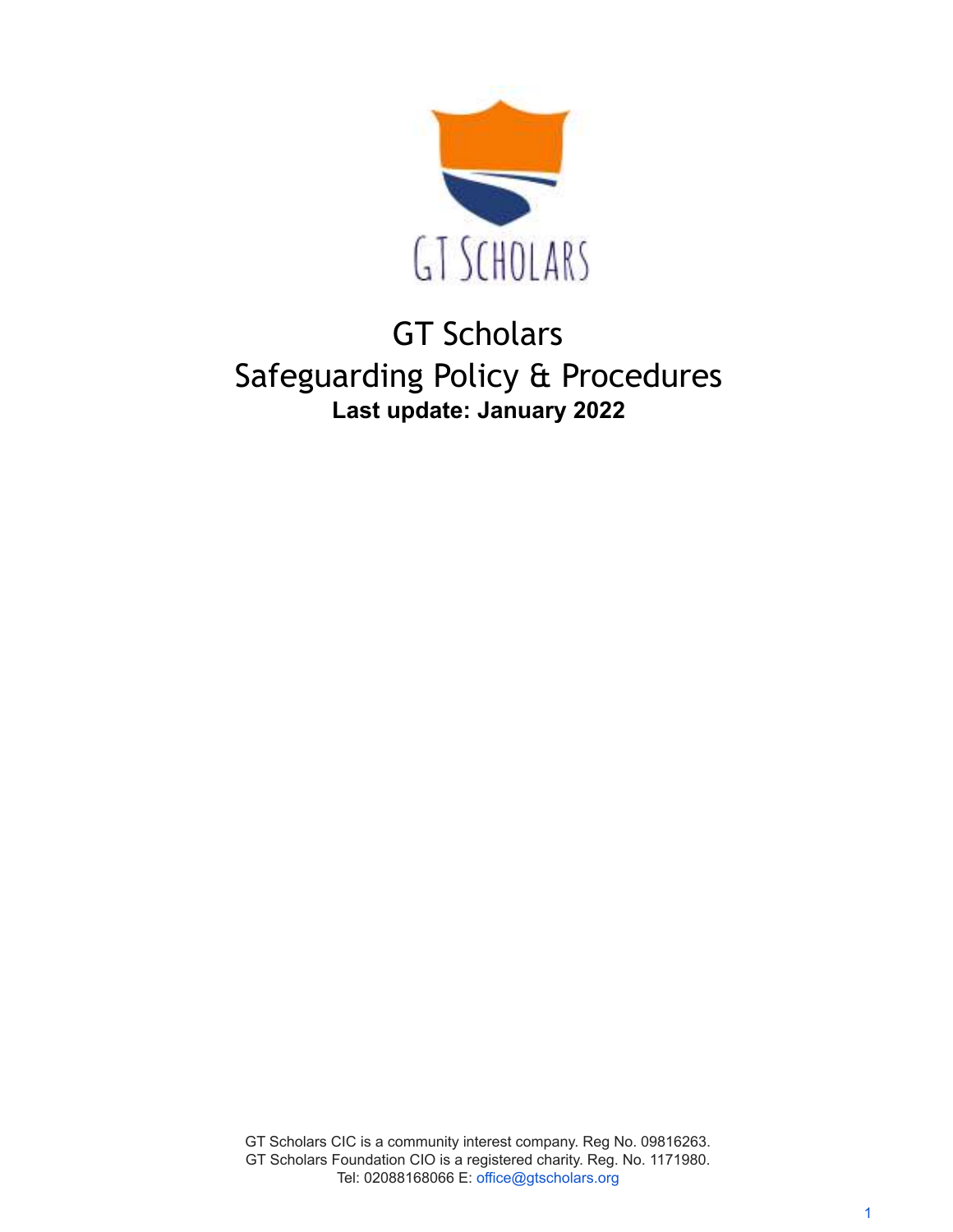| <b>Introduction</b>                                                        | 3                       |
|----------------------------------------------------------------------------|-------------------------|
| <b>Underpinning values</b>                                                 | 3                       |
| What to do if you suspect that abuse may have occurred                     | $\overline{\mathbf{4}}$ |
| Guidance on 'Whether this is a Child Protection Matter'                    | 5                       |
| <b>Physical abuse</b>                                                      | 5                       |
| <b>Emotional abuse</b>                                                     | 5                       |
| <b>Neglect</b>                                                             | 5                       |
| <b>Sexual abuse</b>                                                        | 5                       |
| Confidentiality                                                            | 6                       |
| Talking to and listening to children                                       | $\overline{7}$          |
| <b>Record keeping</b>                                                      | 7                       |
| Reporting concerns about a young person                                    | 8                       |
| Protecting yourself against allegations of abuse                           | 8                       |
| Allegations of abuse against a professional staff member or volunteer      | 9                       |
| <b>Responding to allegations of abuse</b>                                  | 9                       |
| Allegations against a member of staff/volunteer                            | 9                       |
| Concerns about poor practice                                               | 10                      |
| Internal enquiries and suspension                                          | 10                      |
| Recruitment, supervision and training for staff                            | 10                      |
| Induction of new staff and volunteers                                      | 10                      |
| Frequency of training and Enhanced DBS checks                              | 11                      |
| Data Protection & Consent procedure for Children's Data (Including Images) | 11                      |
| <b>E-Safety</b>                                                            | 11                      |
| <b>Updates to the Safeguarding policy and procedures</b>                   | 12                      |
| <b>Resources</b>                                                           | 12                      |
| <b>Designated Safeguarding Officers and deputies:</b>                      | 13                      |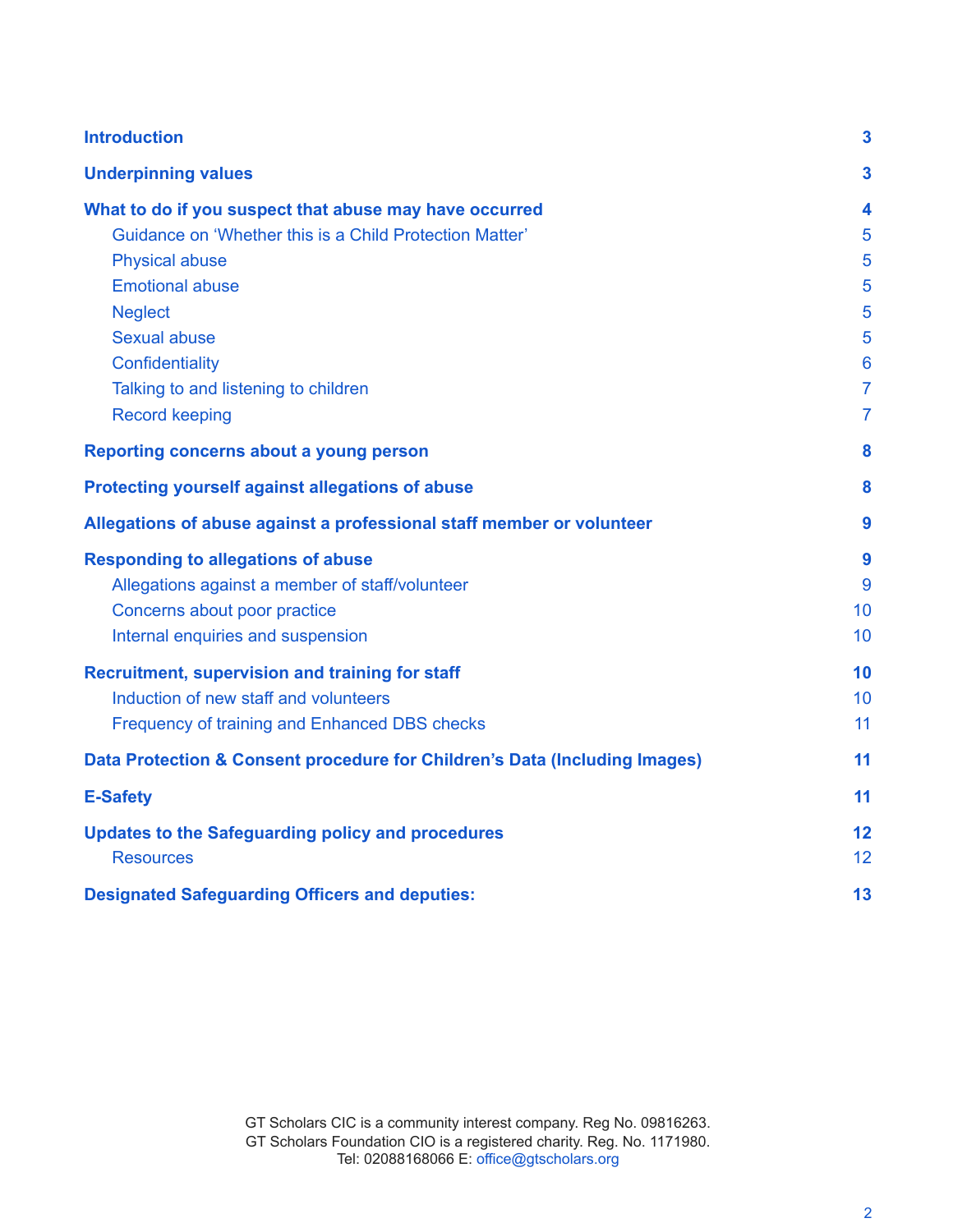### <span id="page-2-0"></span>**Introduction**

This safeguarding policy is for GT Scholars CIC and GT Scholars Foundation CIO which is jointly referred to as GT Scholars throughout this document.

GT Scholars recognises its duties under the 1989 Children Act and is intentional about protecting and safeguarding the interests of all young children. GT Scholars recognises that effective child and vulnerable adult protection work requires sound procedures, good inter-agency co-operation and a workforce that is competent and confident in responding to child protection situations.

This procedures document provides the basis for good practice within the organisation for Child Protection work, and is in keeping with relevant national procedures for safe and professional practice in this context.

Child Protection has to be considered within professionals wider safeguarding responsibilities that include a duty to co-operate under the Children Act 2004. Within the context of Every Child Matters, this takes account of the need for children "being healthy and staying safe".

These procedures aim to provide a framework which ensures that all practice in the area of child protection is consistent with stated values and procedures that underpin all work with children and young people.

This document also seeks to make the professional responsibilities clear to all staff & tutors to ensure that statutory and other duties are met in accordance with Safeguarding Children Board requirements and procedures.

<span id="page-2-1"></span>GT Scholars is committed to safeguarding and promoting the welfare of children and young people and expect our staff and tutors to share this commitment.

## **Underpinning values**

Where there is a safeguarding issue, GT Scholars will work in accordance with the principles outlined in local authority Safeguarding Children Board Inter-agency Child Protection procedures:

● A child's welfare is paramount. Each child has a right to be protected from harm and exploitation and to have their welfare safeguarded.

● Each child is unique. Action taken by child welfare organisations should be child-centred, taking account of a child's cultural, ethnic and religious background, their gender, their sexual orientation, their individual ability and any special needs.

● Children, parents and other carers should be made aware of their responsibilities and their rights, together with advice about the power of professionals to intervene in their family circumstances.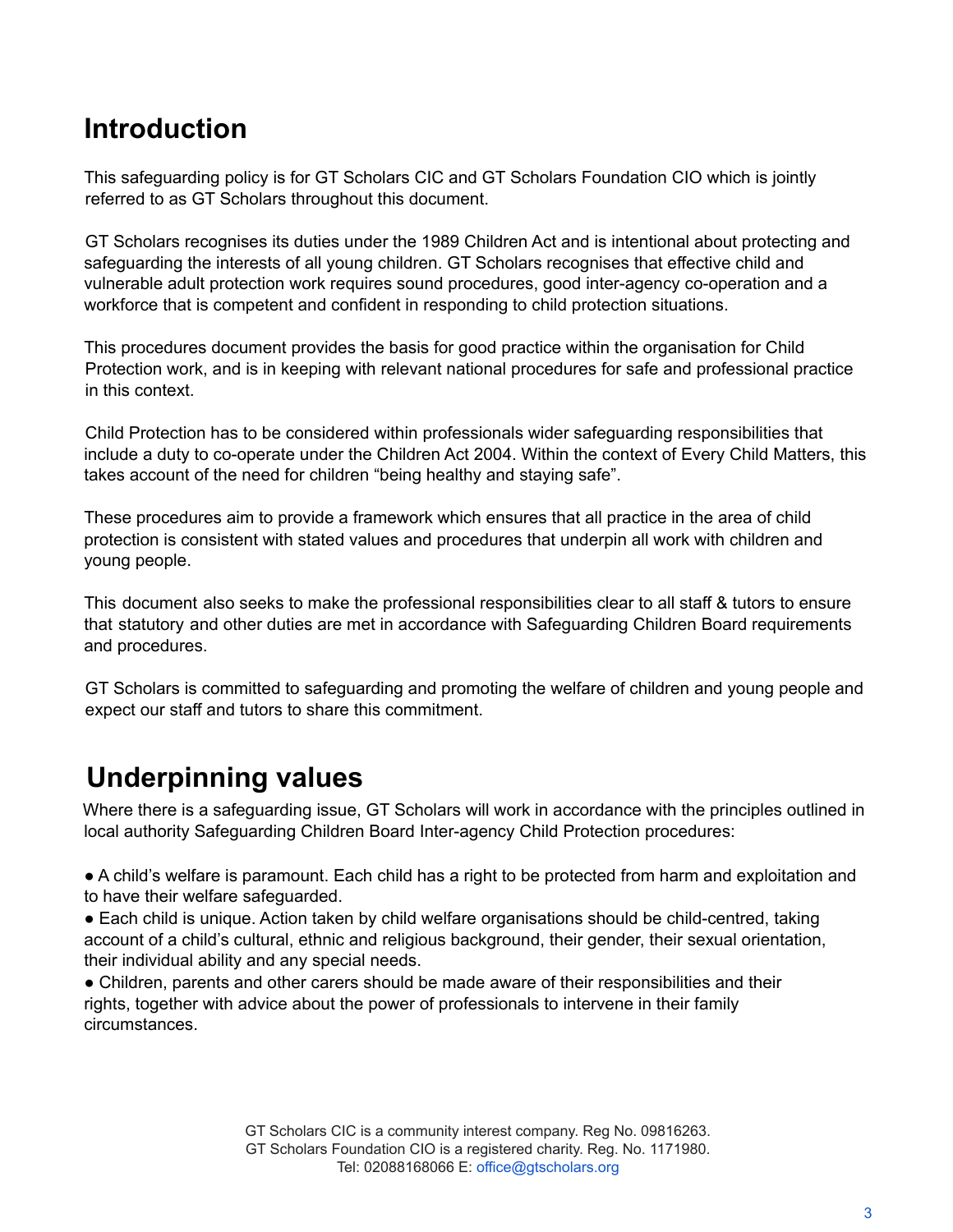● Each child has a right to be consulted about actions taken by others on his/her behalf. The concerns of children and their families should be listened to and due consideration given to their understanding, wishes and feelings.

● Individual family members must be involved in decisions affecting them. They must be treated with courtesy and respect and with due regard given to working with them in a spirit of partnership in safeguarding children's welfare.

● Open-mindedness and honesty must guide each stage of assessment and of operational practice. The strengths of individual family members, as well as their needs, should be given due consideration.

● Personal information is usually confidential. It should only be shared with the permission of the individual concerned, or unless the disclosure of confidential personal information is necessary in order to protect a child. In all circumstances, information must be confined to those people directly involved in the professional network of each individual child and on a strict "need to know" basis.

● Professionals should be aware of the effects of outside intervention upon children, upon family life and the impact and implications of what they say and do.

● Explanations by professionals to children, their families and other carers should be plainly stated and jargon-free. Unavoidable technical and professional terminology should be explained in simple terms.

● Sound professional practice is based upon positive inter-agency collaboration, evidence-based research and effective supervision and evaluation.

● Early intervention in providing support services under Section 17 of the Children Act (1989) is an important principle of practice in inter-agency arrangements for safeguarding the welfare of children.

## <span id="page-3-0"></span>**What to do if you suspect that abuse may have occurred**

- 1. You must report your concerns immediately to the designated safeguarding officer at GT Scholars who will assess the information quickly and carefully and ask for further information, and make a decision on the most appropriate course of action. The designated safeguarding officer may need to:
- 2. Obtain information from staff/volunteers, children/young people or parents/carers who have child protection concerns and record this information
- 3. Consult with statutory child protection agencies
- 4. Ensure that the parents/carers of the child/young person are contacted as soon as possible, following advice from the safeguarding board.
- 5. Make a referral to a the Croydon Local Authority Designated Officer or to the police without delay
- 6. If a GT Scholars' designated safeguarding officer is the subject of the suspicion/allegation, the report must be made to the chair of the management committee, who will refer the allegation to Croydon Local Authority Designated Officer

It is the right of any individual to make direct referrals to the child protection agencies. If an individual, for any reason, believes that the designated people have not responded appropriately to a concern, then they may contact child protection agencies directly.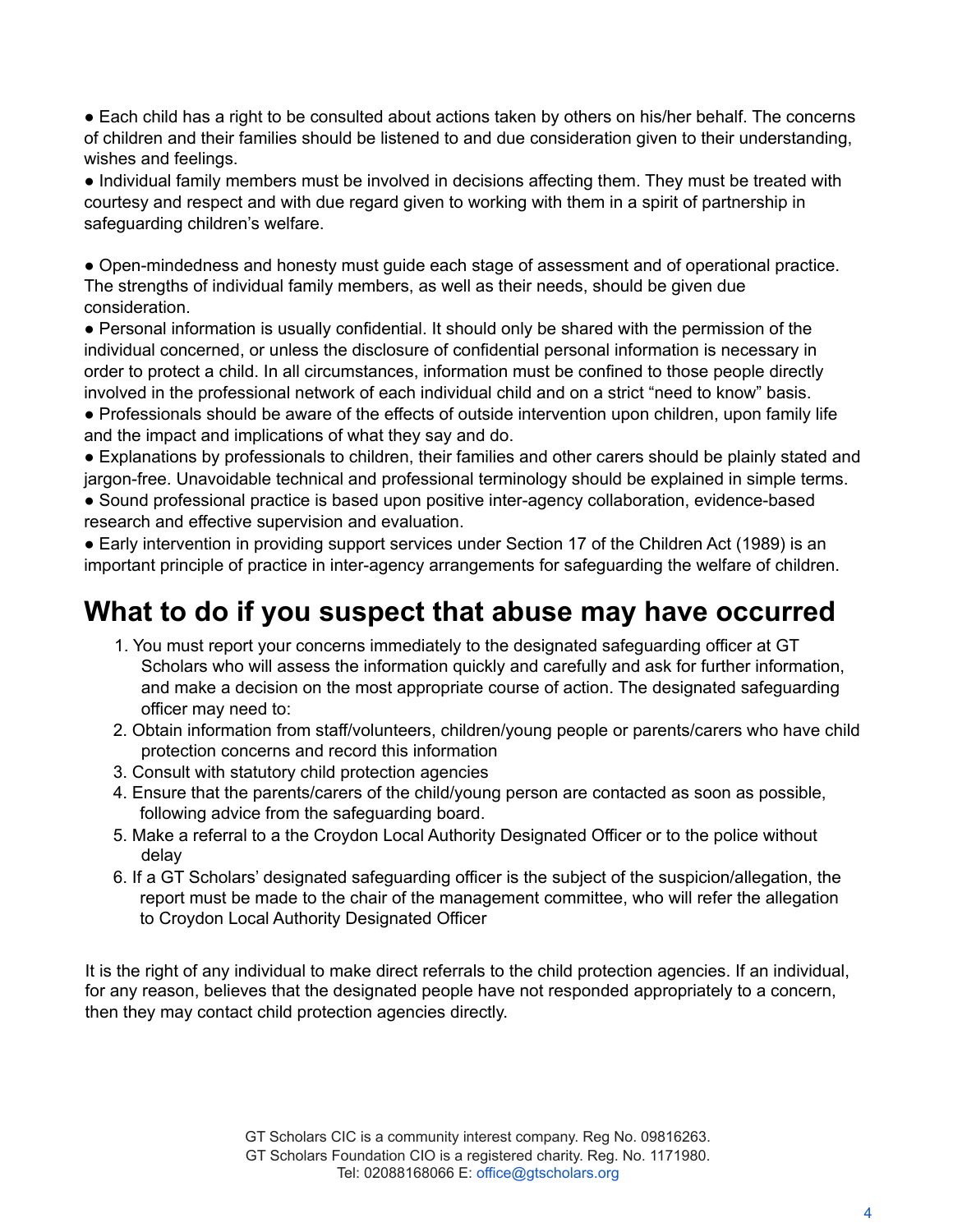### <span id="page-4-0"></span>**Guidance on 'Whether this is a Child Protection Matter'**

If staff or tutors have significant concerns about any child they should make them known immediately to GT Scholars's Designated Safeguarding Officer. These concerns may include:

### <span id="page-4-1"></span>**Physical abuse**

May involve hitting, shaking, throwing, poisoning, burning or scalding, drowning, suffocating, or otherwise causing physical harm to a child. Physical harm may also be caused when a parent or carer fabricates the symptoms of, or deliberately induces illness in a child.

### <span id="page-4-2"></span>**Emotional abuse**

Is the persistent emotional maltreatment of a child such as to cause severe and persistent adverse effects on the child's emotional development. It may involve conveying to children that they are

worthless or unloved, inadequate, or valued only insofar as they meet the needs of another person. It may feature age or developmentally inappropriate expectations being imposed on children. These may include interactions that are beyond the child's developmental capability, as well as overprotection and limitation of exploration and learning, or preventing the child from participating in normal social interaction. It may involve seeing or hearing the ill treatment of another. It may involve serious bullying, causing children frequently to feel frightened or in danger, or the exploitation or corruption of children. Some level of emotional abuse is involved in all types of maltreatment of a child, though it may occur alone.

### <span id="page-4-3"></span>**Neglect**

Is the persistent failure to meet a child's basic physical and/or psychological needs, likely to result in the serious impairment of the child's health or development. Neglect may occur during pregnancy as a result of maternal substance abuse. Once a child is born, neglect may involve a parent or carer failing to:

- Provide adequate food, clothing and shelter (including exclusion from home or abandonment)
- Protect a child from physical and emotional harm or danger
- Ensure adequate supervision (including the use of inadequate care-givers)
- Ensure access to appropriate medical care or treatment.
- <span id="page-4-4"></span>● It may also include neglect of, or unresponsiveness to, a child's basic emotional needs.

### **Sexual abuse**

Involves forcing or enticing a child or young person to take part in sexual activities, including prostitution, whether or not the child is aware of what is happening. The activities may involve physical contact, including penetrative (e.g. rape, buggery or oral sex) or non penetrative acts. They may include non-contact activities, such as involving children in looking at, or in the production of, sexual online images, watching sexual activities, or encouraging children to behave in sexually inappropriate ways.

It is not possible to rely on one absolute criterion when judging what constitutes significant harm. Consideration of the severity of ill-treatment may include the extent of the harm suffered, the context within which it occurred and its duration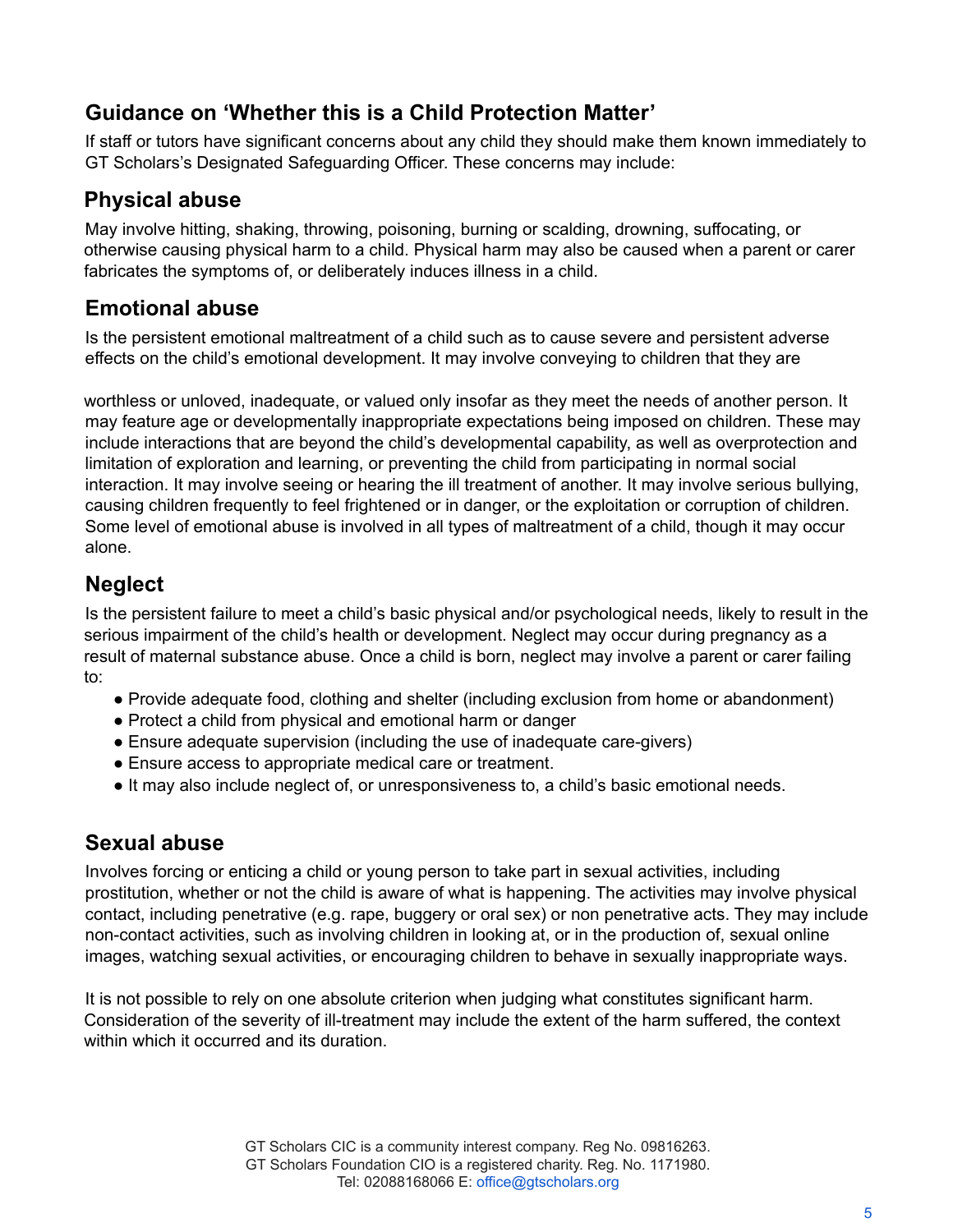Significant harm may also arise from a combination of significant events which are both acute and long standing and which may impair the child's physical, psychological and social development.

In order to both understand and establish significant harm, it is necessary to consider the family context, together with the child's development within their wider social and cultural environment. It is also necessary to consider any special needs, e.g. medical condition, communication difficulties or disability that may affect the child's development and care within the family. The nature of harm, in terms of ill-treatment or failure to provide adequate care also needs consideration alongside the impact on the child's health and development and the adequacy of care provided.

### <span id="page-5-0"></span>**Confidentiality**

Confidentiality is an issue that needs to be understood by all those working with children, particularly in the context of child protection. This is a complex area and involves consideration of a number of pieces of legislation.

You can never guarantee confidentiality to a child as some kinds of information may need to be shared with others. A suggested form of words that may help when talking to children is as follows:

6

*"I will keep our conversation confidential and agree with you on what information I can share, unless you tell me something that will affect your personal safety or that is illegal, in which case I will tell you if I am going to pass information on and who to."*

Professionals can only work together to safeguard children if there is an exchange of relevant information between them. This has been recognised in principle by the courts. However, any disclosure of personal information to others, including social service departments, must always have regard to both common and statute law.

Normally, personal information should only be disclosed to third parties (including other agencies) with the consent of the subject of that information (Data Protection Act 1998 European Convention on Human Rights, Article 8). Wherever possible consent should be obtained before sharing personal information with third parties. In some circumstances, however, consent may not be possible or desirable but the safety and welfare of the child dictate that the information should be shared.

The law requires the disclosure of confidential information necessary to safeguard a child or children. Under Section 47 of the Children Act 1989 statutory agencies have a duty to co-operate. Therefore, if the Police or Social Care/Services are conducting a Section 47 investigation under the 1989 Children Act, staff and volunteers must share requested information relevant to the investigation. Legal advice should be sought if in doubt.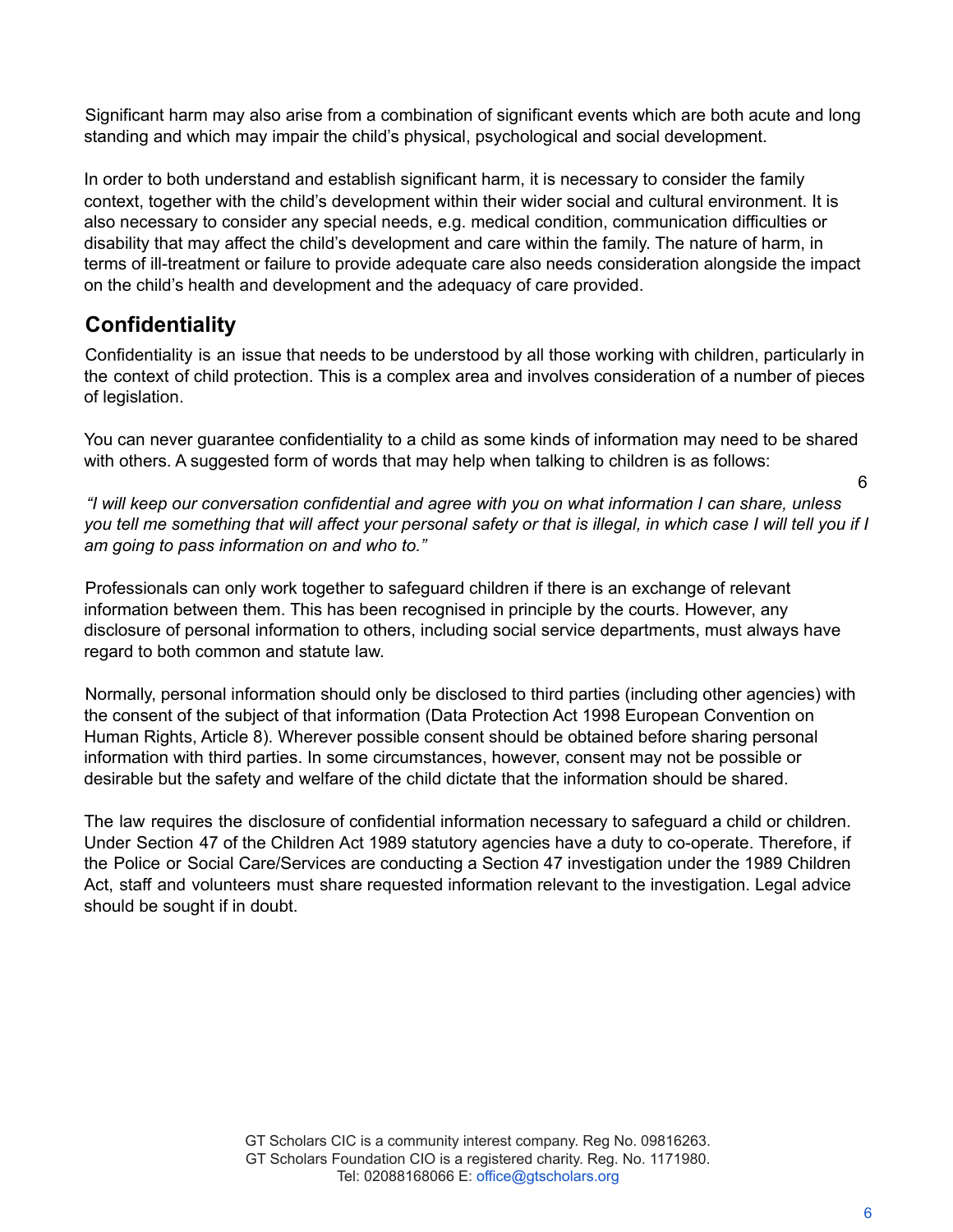### <span id="page-6-0"></span>**Talking to and listening to children**

If a child chooses to disclose, you SHOULD:

- be accessible and receptive:
- listen carefully and uncritically at the child's pace;
- take what is said seriously;
- reassure the child that they are right to tell;
- tell the child that you must pass this information on;
- make a careful record of what was said.

You should NEVER:

- take photographs or examine an injury;
- investigate or probe aiming to prove or disprove possible abuse never ask leading questions;
- make promises to children about confidentiality or keeping secrets
- assume that someone else will take the necessary action:
- jump to conclusions or react with shock, anger or horror;
- speculate or accuse anybody;
- confront another person (adult or child) allegedly involved;
- offer opinions about what is being said or about the persons allegedly involved;
- forget to record what you have been told;
- fail to pass the information on to the correct person:
- ask a child to sign a written copy of the disclosure.

For children with communication difficulties or who use alternative/augmented communication systems, you may need to take extra care to ensure that signs of abuse and neglect are identified and interpreted correctly, but concerns should be reported in exactly the same manner as for other children.

#### <span id="page-6-1"></span>**Record keeping**

Well kept records are essential in situations where it is suspected or believed that a child may be at risk from harm. Records should:

- state who was present, time, date and place;
- use the child's words wherever possible;
- be factual/state exactly what was said;
- differentiate clearly between fact, opinion, interpretation, observation and/or allegation;
- be written in ink and signed by the recorder;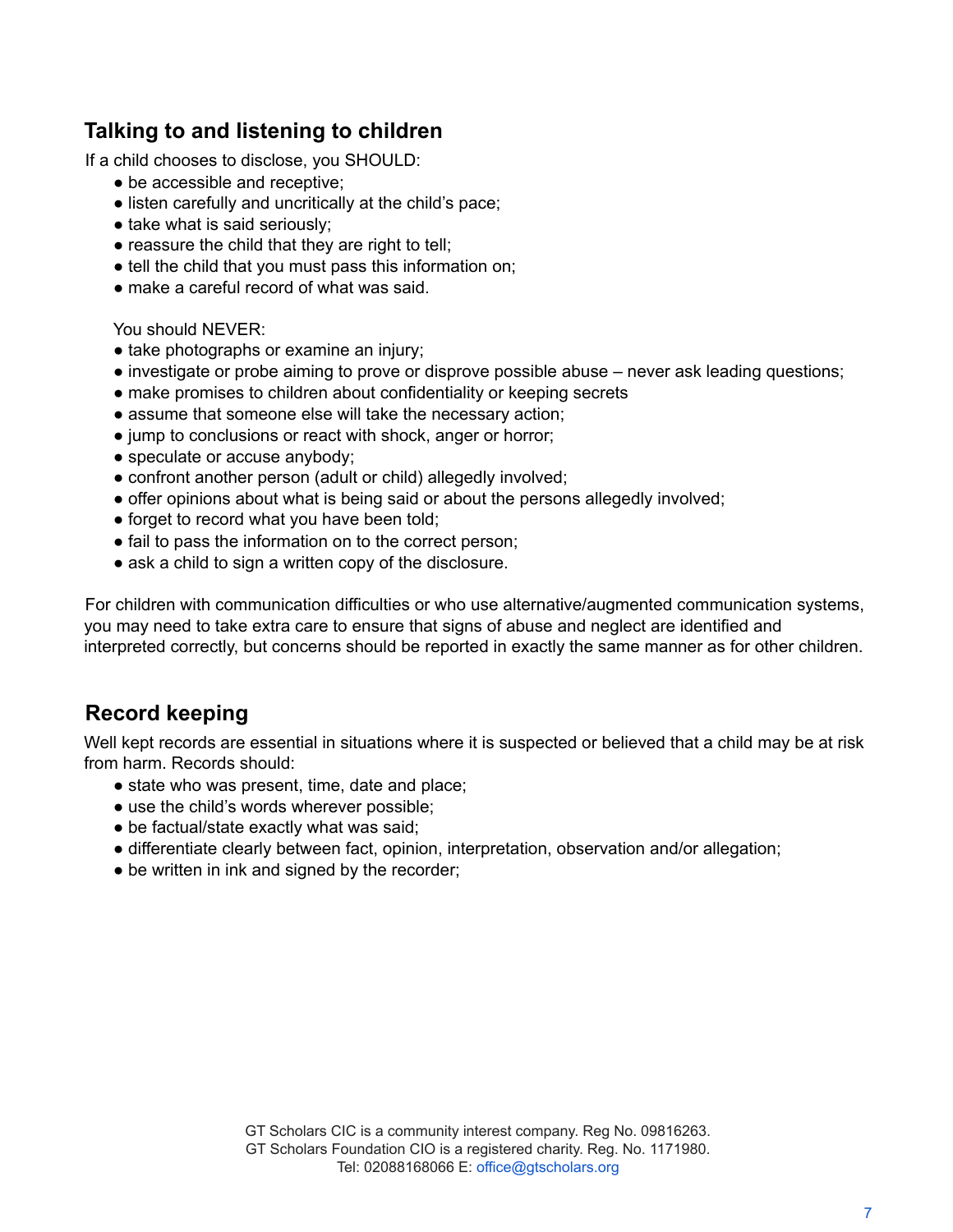### <span id="page-7-0"></span>**Reporting concerns about a young person**

If you have any concerns about a young person and you are concerned that he or she has been a victim of abuse or neglect, your concerns must be reported to the Designated Safeguarding officer.

The Designated Safeguarding Officer (or their deputy) will then need to contact the appropriate M.A.S.H (Multi-Agency Safeguarding Hub) referral team or Single Point of Contact team within the child's local authority. It is vital that the DSO reports these concerns so that this can be investigated.

<span id="page-7-1"></span>If you believe a young person is at immediate risk or harm, always call 999.

### **Protecting yourself against allegations of abuse**

You should seek to keep your personal contact with children under review and seek to minimise the risk of any situation arising in which misunderstandings can occur. The following sensible precautions can be taken by volunteers or tutors when working alone with children. As a staff member or volunteer, you must:

- make sure that other adults are present and visit the room occasionally.
- work in a room where there is a glass panel in the door or leave the door open
- be aware and cautious of physical contact such as hugs

● not swear, use bad language or speak inappropriately around young people ● not drink or smoke during or directly before interaction with young people or their parents  $\bullet$  not work in isolation with children unless thought has been given to safeguards. ● not take photographs or videos of or with pupils and students (A designated professional

photographer or trained staff member will do this at the required events and parental consent will always be sought)

- not give out personal mobile phone numbers or private e-mail addresses
- not befriend or chat to pupils on social media platforms
- not give students lifts home in your car
- not arrange to meet them outside of sessions agreed with parents, carers and GT Scholars

Under the Sexual Offences Act 2003 it is a criminal offence for anyone working in an education setting to have a sexual relationship with a pupil even when the pupil is over the age of consent. Any use of physical force or restraint against pupils will be documented and reported to the Designated Safeguarding Officer. If it is necessary to use physical action to prevent a child from injury to themselves or others, parents/carers will be informed. Children will not be punished using any form of verbal abuse, hitting, slapping, shaking or other degrading treatment.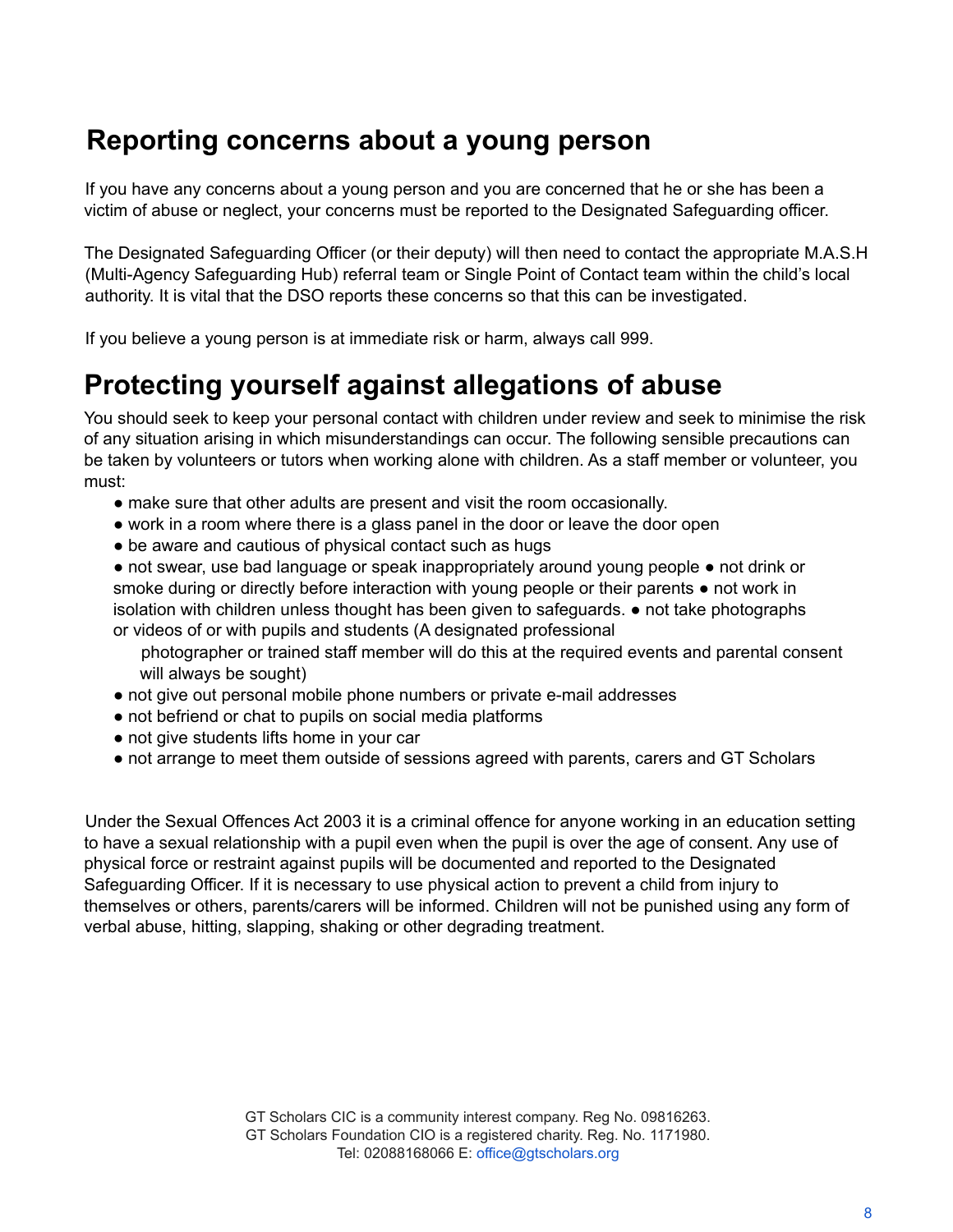## <span id="page-8-0"></span>**Allegations of abuse against a professional staff member or volunteer**

Children can be the victims of abuse by those who work with them in any setting. All allegations of abuse of children carried out by any staff member or tutor should therefore be taken seriously. Any unprofessional incidents or behaviours should be reported to the Designated Safeguarding Officer particularly if the staff member or volunteer has:

- behaved in a way that has harmed a child, or may have harmed a child;
- possibly committed a criminal offence against or related to a child;
- behaved towards a child or children in a way that indicates s/he is unsuitable to work with children

Allegations of abuse made against staff or tutors, whether historical or contemporary, should be dealt with by the Designated Safeguarding Officer (if the allegation is against the Designated Safeguarding Officer then it should be dealt with by the Deputy Designated Safeguarding Officer).

The Designated Safeguarding Officer (or their deputy) should contact the Croydon Local Authority Designated Officer (LADO) to discuss the allegation.

As outlined in the Children Act 2004, the LADO will be informed of all allegations against adults who work with children. The LADO provides advice and guidance to senior managers on the progress of cases to ensure they are dealt with robustly and resolved as quickly as possible.

This initial conversation will establish the validity of any allegation and if a referral is required. If this is the case a strategy meeting will be called that the Designated Safeguarding Officer should attend.

The decision of the strategy meeting could be a/an:

- investigation by children's social care
- police investigation if there is a criminal element to the allegation
- single agency investigation completed by the local authority which should involve the Designated Safeguarding Officer

<span id="page-8-1"></span>The fact that a member of staff, volunteer or tutor offers to resign should not prevent the allegation procedure reaching a conclusion.

### **Responding to allegations of abuse**

### <span id="page-8-2"></span>**Allegations against a member of staff/volunteer**

GT Scholars will fully support and protect anyone who, in good faith, reports their concern that a colleague is, or other, may be abusing a child/young person.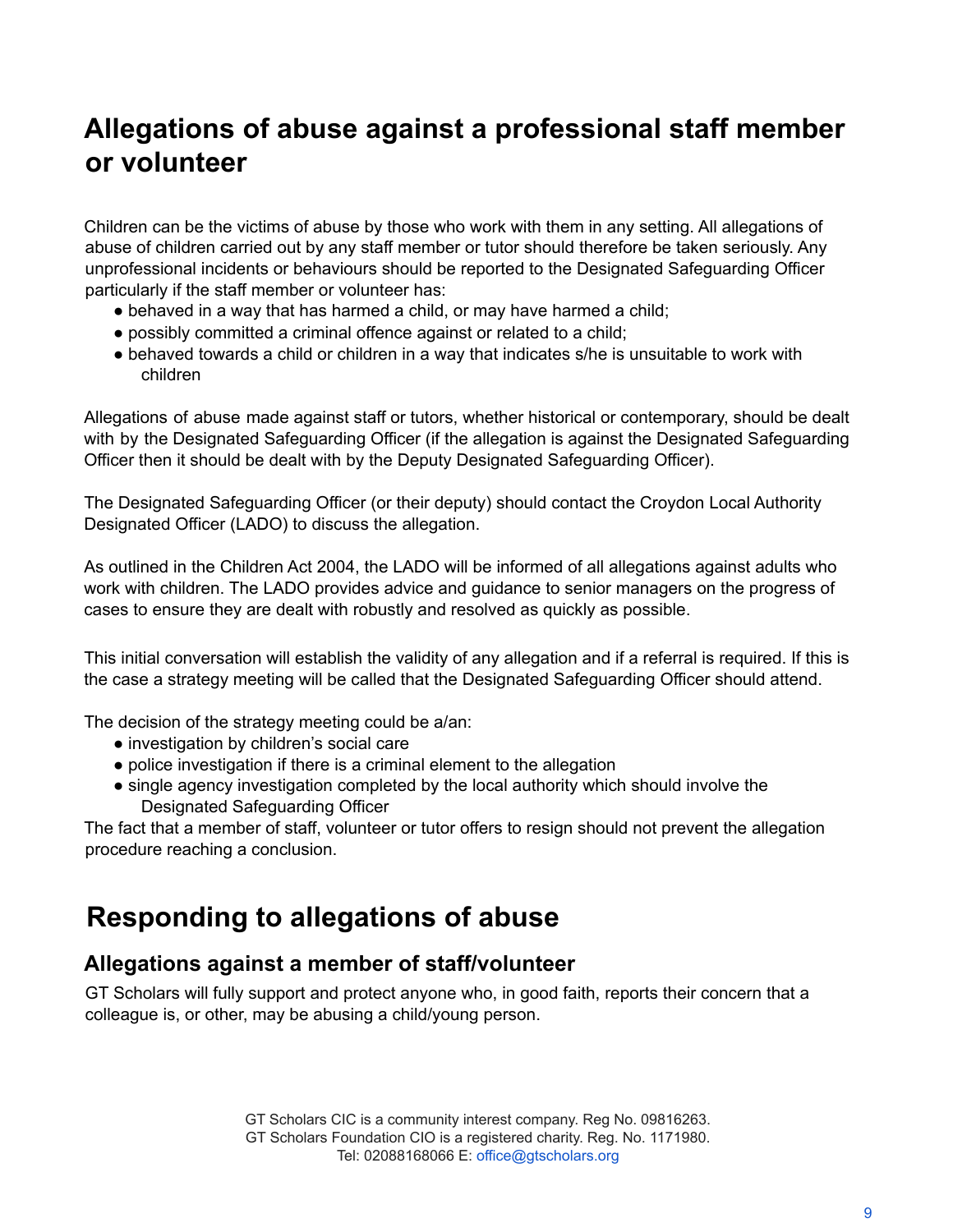Where there is a complaint against a member of staff/volunteer, there may be three types of investigation: criminal investigation, child protection investigation or disciplinary/misconduct investigation.

#### <span id="page-9-0"></span>**Concerns about poor practice**

If, following consideration, the allegation is clearly about poor practice, this will be dealt with as a misconduct issue.

If the allegation is about poor practice by one of the designated safeguarding officers, or if the matter has been handled inadequately and concerns remain, it should be reported to the chair of the management committee, who will advise how to deal with the allegation and whether or not GT Scholars should initiate disciplinary proceedings.

#### <span id="page-9-1"></span>**Internal enquiries and suspension**

The designated safeguarding officer will make an immediate decision about whether any individual accused of abuse should be temporarily suspended, pending further police and social services inquiries.

Irrespective of the findings of the social services or police inquiries, GT Scholars will assess all individual cases to decide whether a member of staff or volunteer can be reinstated and how this should be handled.

This may be a difficult decision, particularly where there is insufficient evidence to uphold any action by the police. In such cases, GT Scholars will need to reach a decision based upon the available information. This might suggest that, on a balance of probability, it is more likely than not that the allegation is true. The welfare of the child/young person must remain of paramount importance throughout.

### <span id="page-9-2"></span>**Recruitment, supervision and training for staff**

#### <span id="page-9-3"></span>**Induction of new staff and volunteers**

- The Designated Safeguarding Officer or their deputy will be expected to attend an initial Child Protection Conference. Volunteer and tutor attendance may also be requested where appropriate.
- When recruiting new members of staff or tutors, GT Scholars follows the guidance given in the Safeguarding Children: Safer Recruitment in Education.
- The organisation ensures that enhanced DBS checks are undertaken in line with policy and that references are taken up and obtained and that qualifications are verified.
- Newly appointed staff, tutors and volunteers will have initial training in Child Protection and Safeguarding policies and procedures as part of their induction process, and be given a copy of the GT Scholar's Safeguarding and Child Protection Policy and Procedures.

9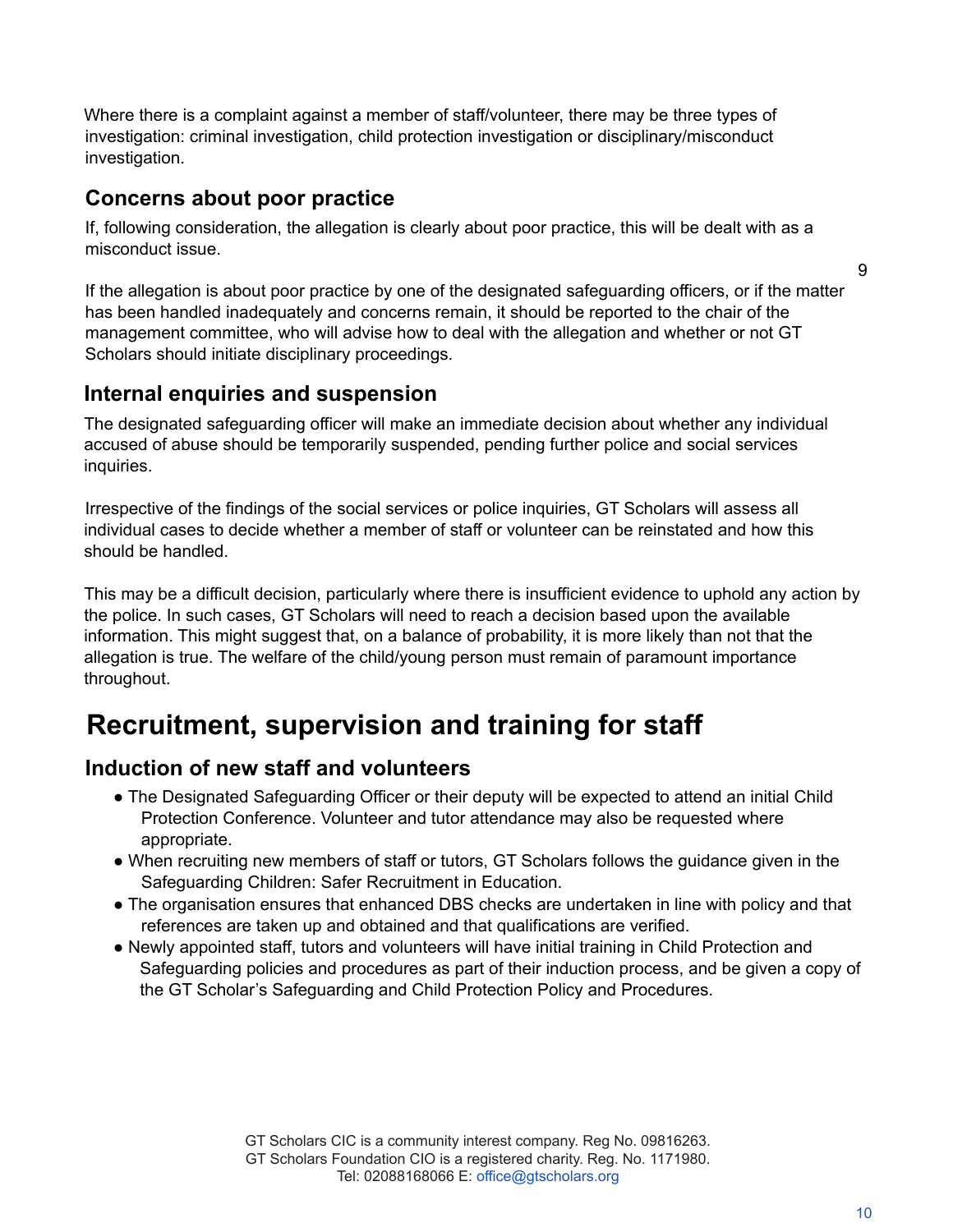### <span id="page-10-0"></span>**Frequency of training and Enhanced DBS checks**

- Enhanced DBS checks on staff, tutors and volunteers should be carried out a minimum of once every three years.
- The Designated Safeguarding Officer should attend an appropriate level of accredited Safeguarding Training at least once every two years. This should be with a trusted external provider such as NSPCC or London Youth.
- All other staff, tutors, mentors and volunteers will need to attend Child Protection and safeguarding training at least once every three years.

● DBS issue dates and certificate numbers are stored internally and monthly checks are made to ensure that all volunteers and staff have an up to date DBS issued in the past 3 years. ● All staff will receive an e-mailed copy of our updated safeguarding policy and procedures at least once a year.

## <span id="page-10-1"></span>**Data Protection & Consent procedure for Children's Data (Including Images)**

- All Data for Young people and children is collected, stored and managed, following our data protection policy and procedures
- Volunteers, staff and tutors must not take photographs or collect personal details for young people. However, personal contact details for parents and carers will be shared on an 'as need' basis eg. to arrange tutoring or mentoring sessions
- Parents and carers must give consent before their child's photos is taken
- Photographs, videos and audio recordings may only be used for impact and publicity purposes eg. published on our website, social media platforms and other materials including partner materials.
- Full names of children will not be published along with their photograph or video. First names, age and school may be included or Pseudo-names in sensitive cases.
- As part of the application process for programmes or booking process for workshops, parents and carers must be informed about any possible photography/videography
- Parents and carers will have the right to choose for their photograph and their child's photograph/videos to be taken or not taken during events, workshops and programmes.

## <span id="page-10-2"></span>**E-Safety**

We make use of online platforms for communicating with our young people and parents. This means that our volunteers and staff must be cautious when using social media and our online communication platforms.

The growth of different electronic media in everyday life and an ever developing variety of devices including PCs, laptops, mobile phones, webcams etc place an additional risk on our children.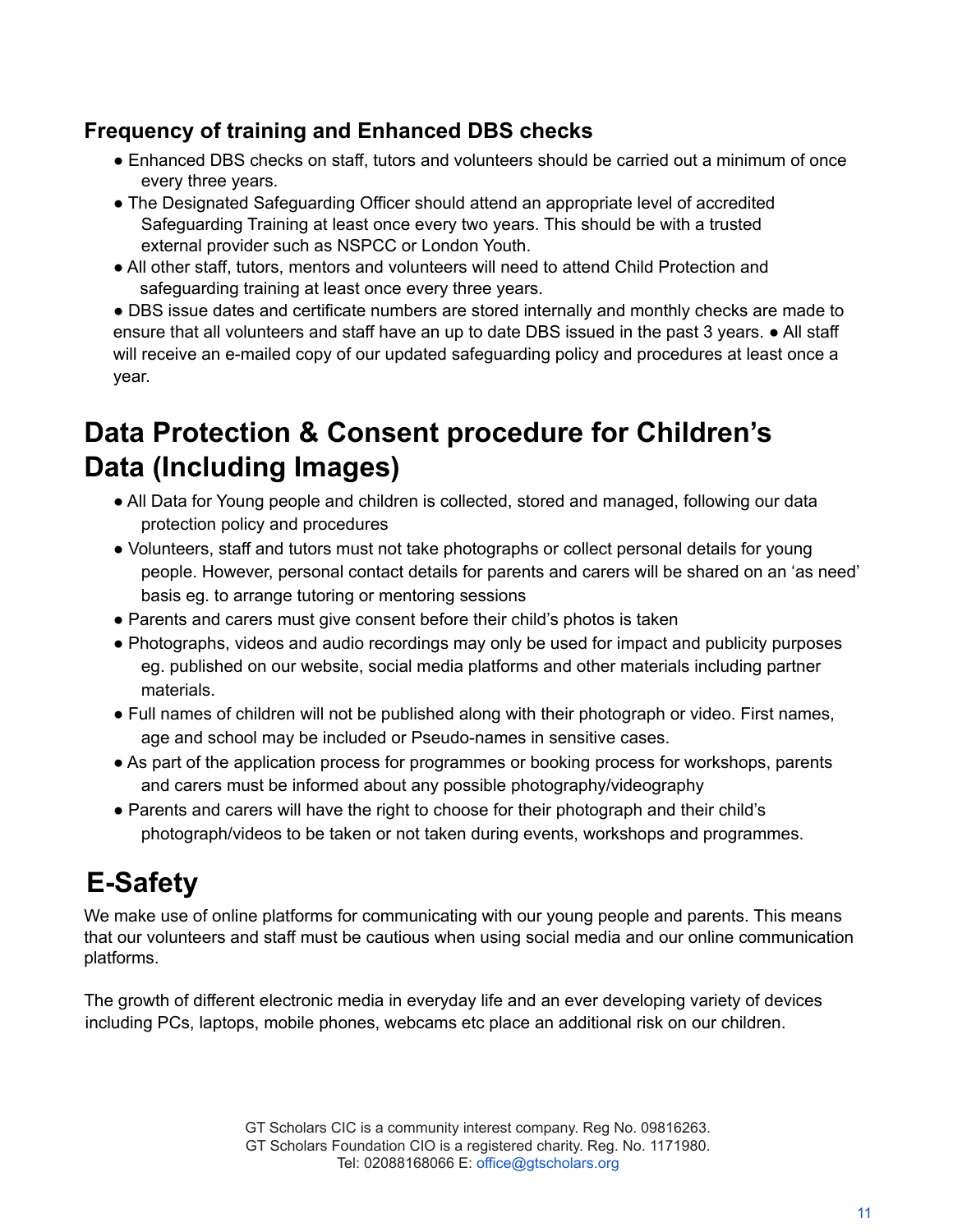Internet chat rooms, discussion forums or social networks can all be used as a means of contacting children and young people with a view to grooming them for inappropriate or abusive relationships. The anonymity of the internet allows adults, often pretending to be children, to have conversations with children and in some cases arrange to meet them.

Access to abusive images is not a "victimless" act as it has already involved the abuse of children. The internet has become a significant tool in the distribution of indecent photographs of children. Students can engage in or be a target of bullying using a range of methods including text and instant messaging to reach their target. Mobile phones are also used to capture violent assaults of other children for circulation (happy slapping).

The best protection is to make pupils aware of the dangers through reference to the Child Exploitation and On-line Protection Centre where appropriate http://www.ceop.gov.uk/

## <span id="page-11-0"></span>**Updates to the Safeguarding policy and procedures**

The Safeguarding Policy and Safeguarding Procedures will be reviewed and updated no less than once per year.

#### <span id="page-11-1"></span>**Resources**

Safeguarding is important to all members of staff & tutors. The organisation is responsible for ensuring that sufficient resources are made available to enable the necessary tasks to be carried out properly under Safeguarding Children Board procedures including attending meetings, collating and writing reports, and staff training. GT Scholars will also ensure that all staff, volunteers & tutors have an understanding of safeguarding issues and that policies and procedures are in place in the organisation to safeguard and promote the welfare of all GT School students.

For more information on safeguarding visit: www.safenetwork.org.uk http://www.childline.org.uk/ https://www.thinkuknow.co.uk/